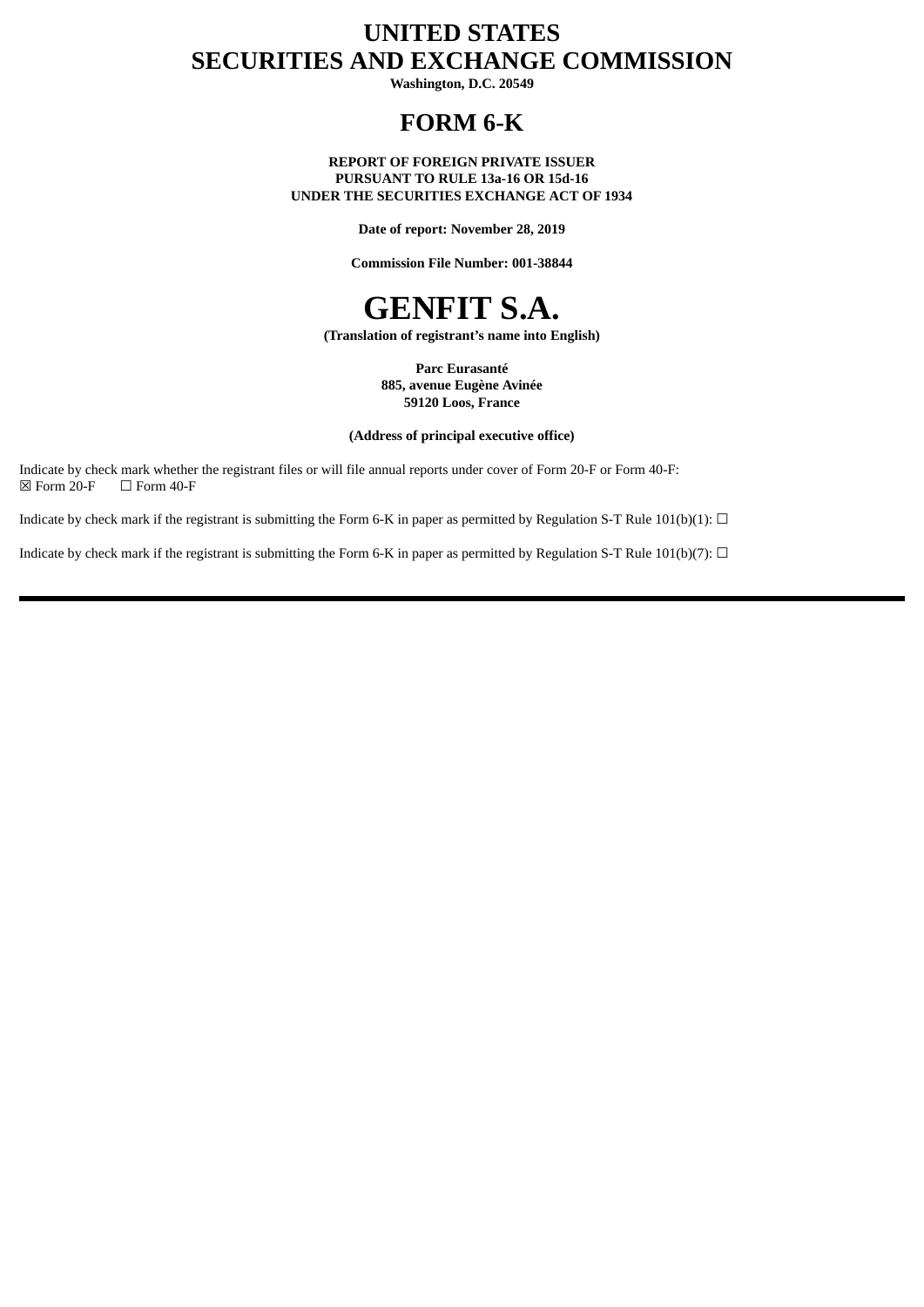99.1 Press Release dated November 28, 2019.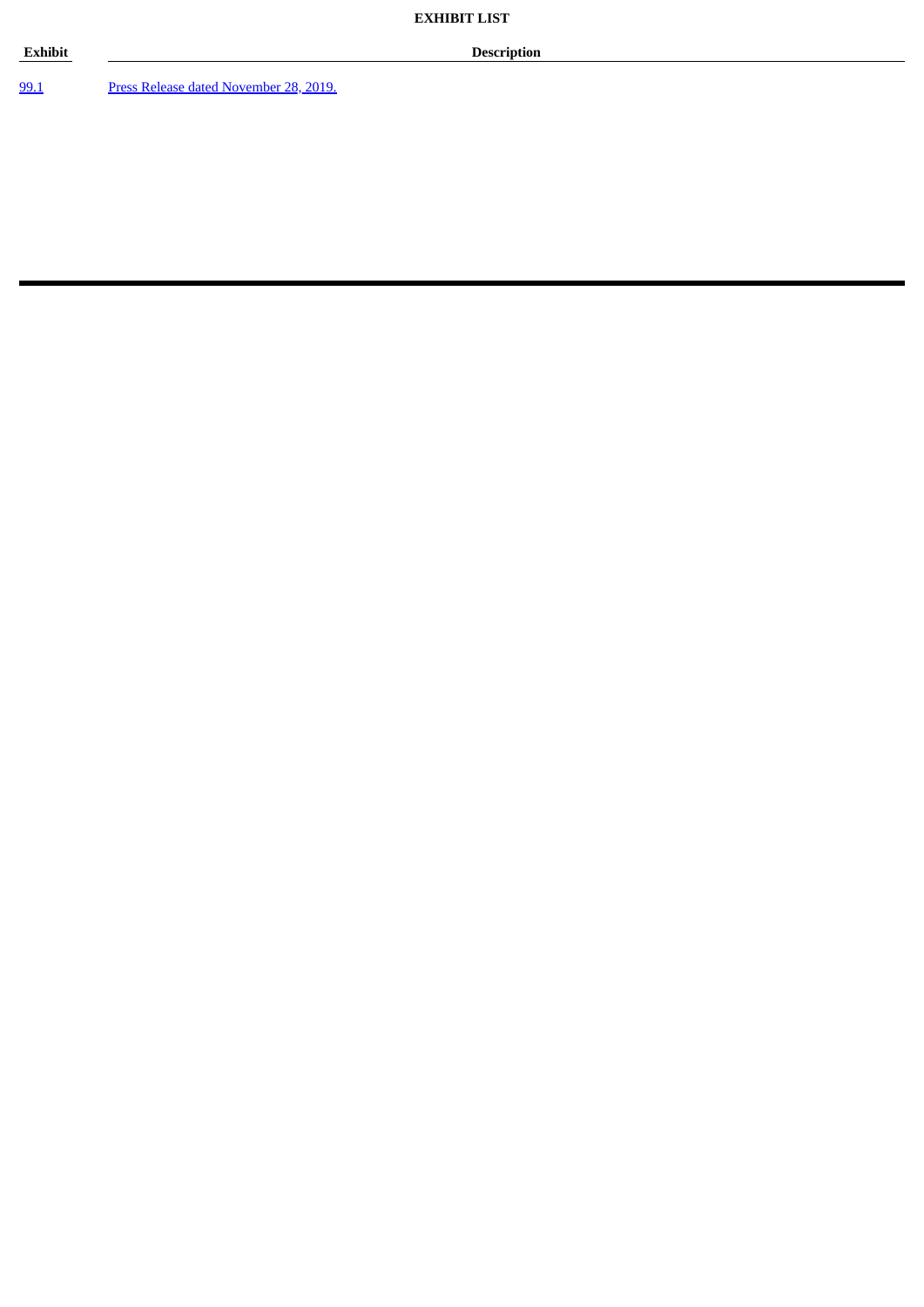#### **SIGNATURES**

Pursuant to the requirements of the Securities Exchange Act of 1934, the registrant has duly caused this report to be signed on its behalf by the undersigned, thereunto duly authorized.

### **GENFIT S.A.**

Date: November 28, 2019 By: /s/ Pascal PRIGENT

Name: Pascal PRIGENT Title: Chief Executive Officer